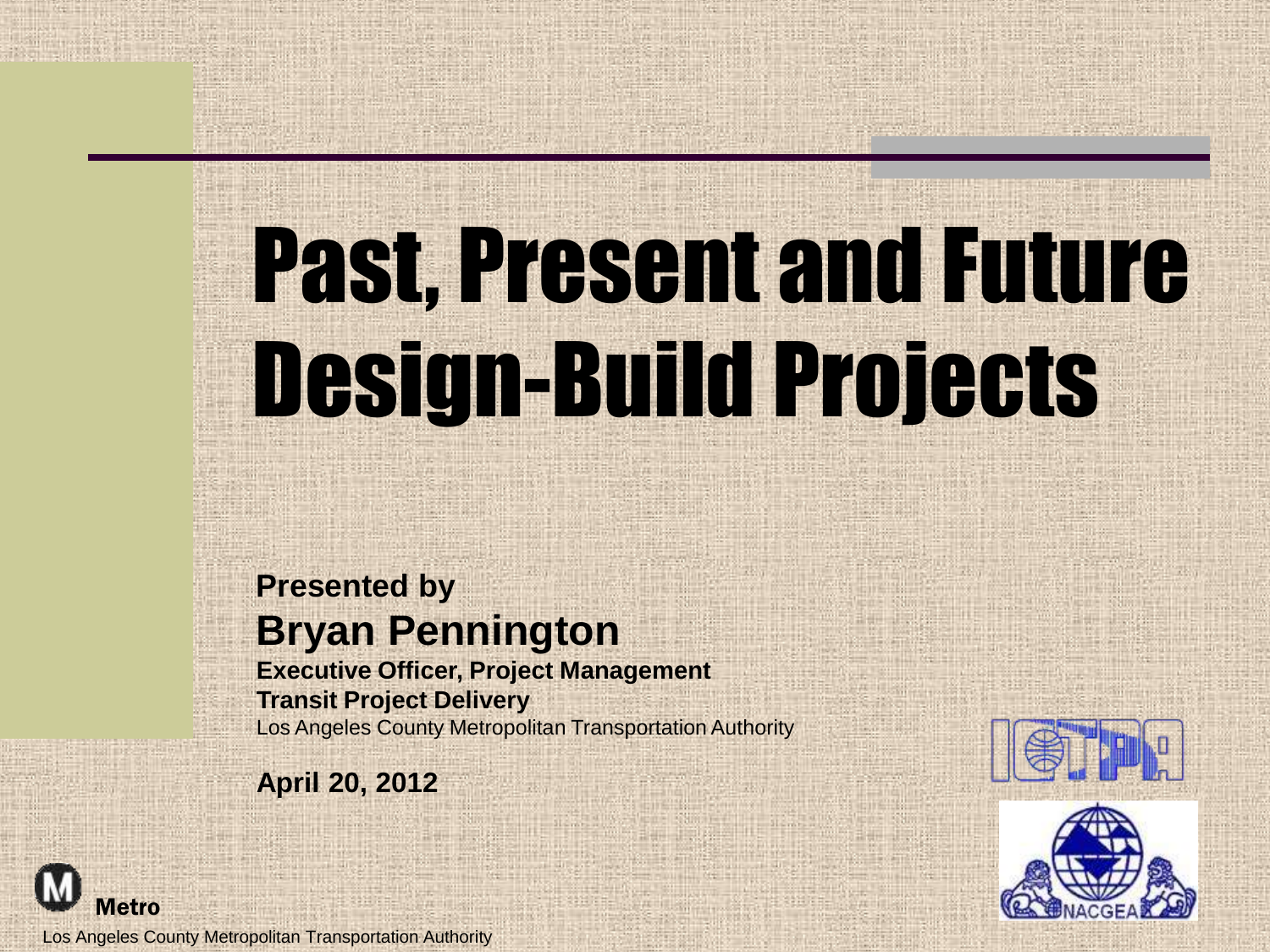## Early Alternate Delivery Method Project

#### **Thames Tunnel – East London**



Los Angeles County Metropolitan Transportation Authority

Metro

**M**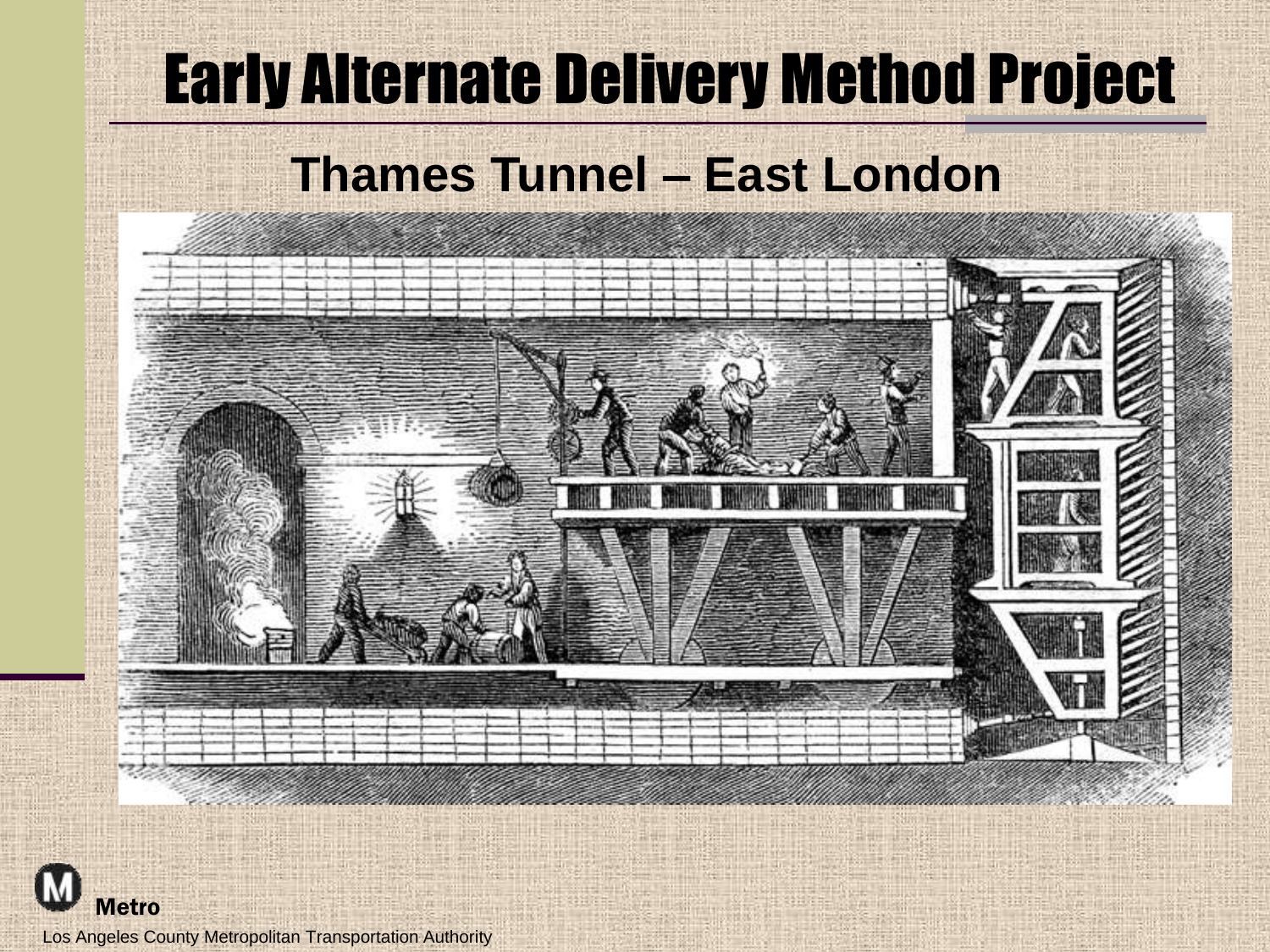#### Early Design Build Transit Project

#### **Docklands Light Railway, London Tunnels and Bank Station (TABS) Contract**

- **Late 1980's**
- **Connects Canary Wharf development to City of London**
- **Fast Track project**
- **Early DB contract model**





Los Angeles County Metropolitan Transportation Authority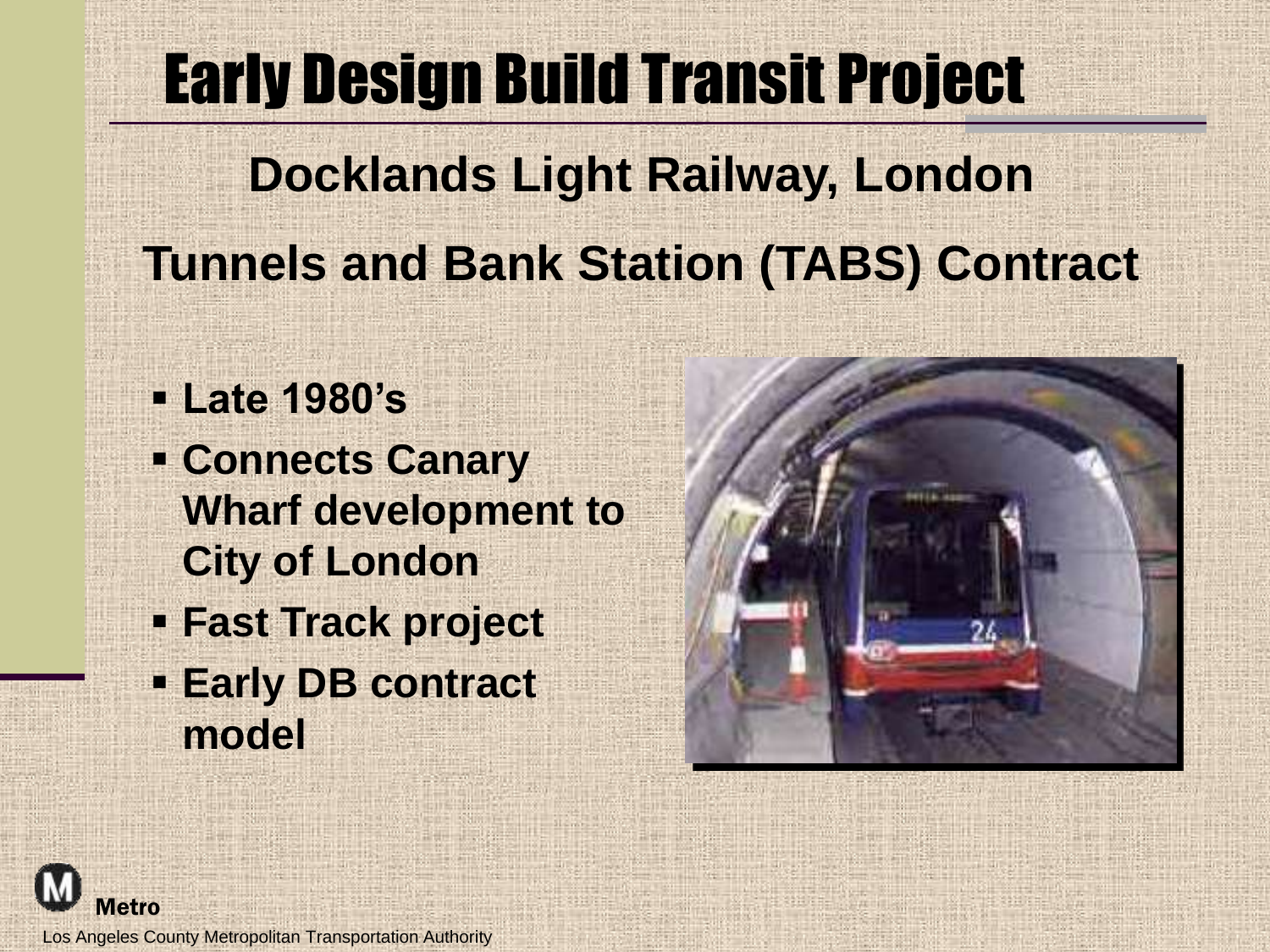### Project Delivery Method

**Metro considers the following factors in determining the project delivery method:**

- **Project duration**
- **Budget**
- **Project complexity**
- **Level of design completed**
- **Value engineering opportunities**
- **Integration of design and construction activities**
- **Risk**
- **Staff expertise**

Los Angeles County Metropolitan Transportation Authority

**Metro**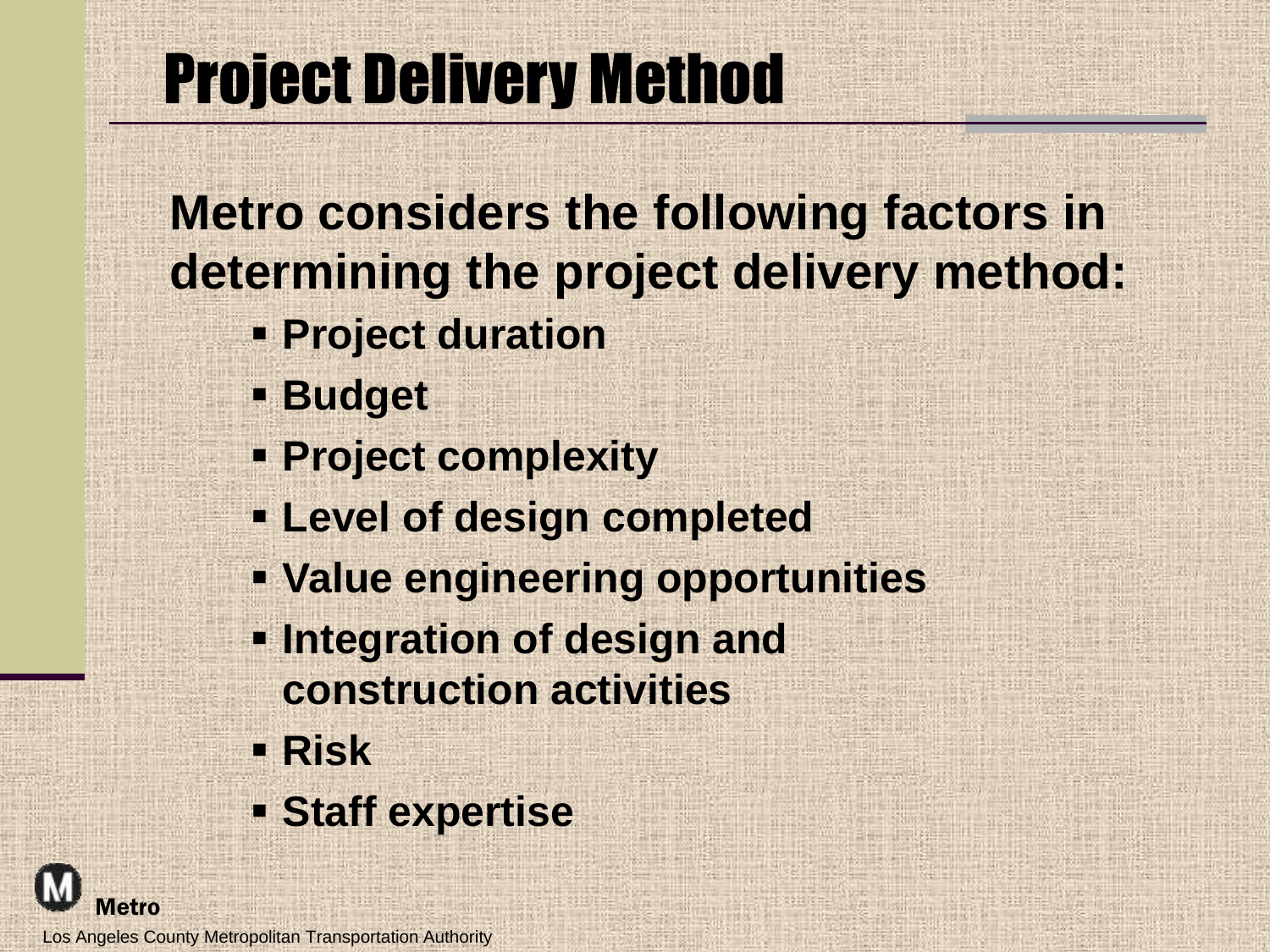### LACMTA View of Design/Build

- **Mature Agency**
- **Established Criteria & Standards**
- **Rail transit projects are extensions**
- **Agency experienced in:**
	- **Geology**
	- **System requirements**
	- **Operational requirements**
- **Risk evaluations:**
	- **Assessment**
	- **Avoidance**
	- **Sharing**



Los Angeles County Metropolitan Transportation Authority

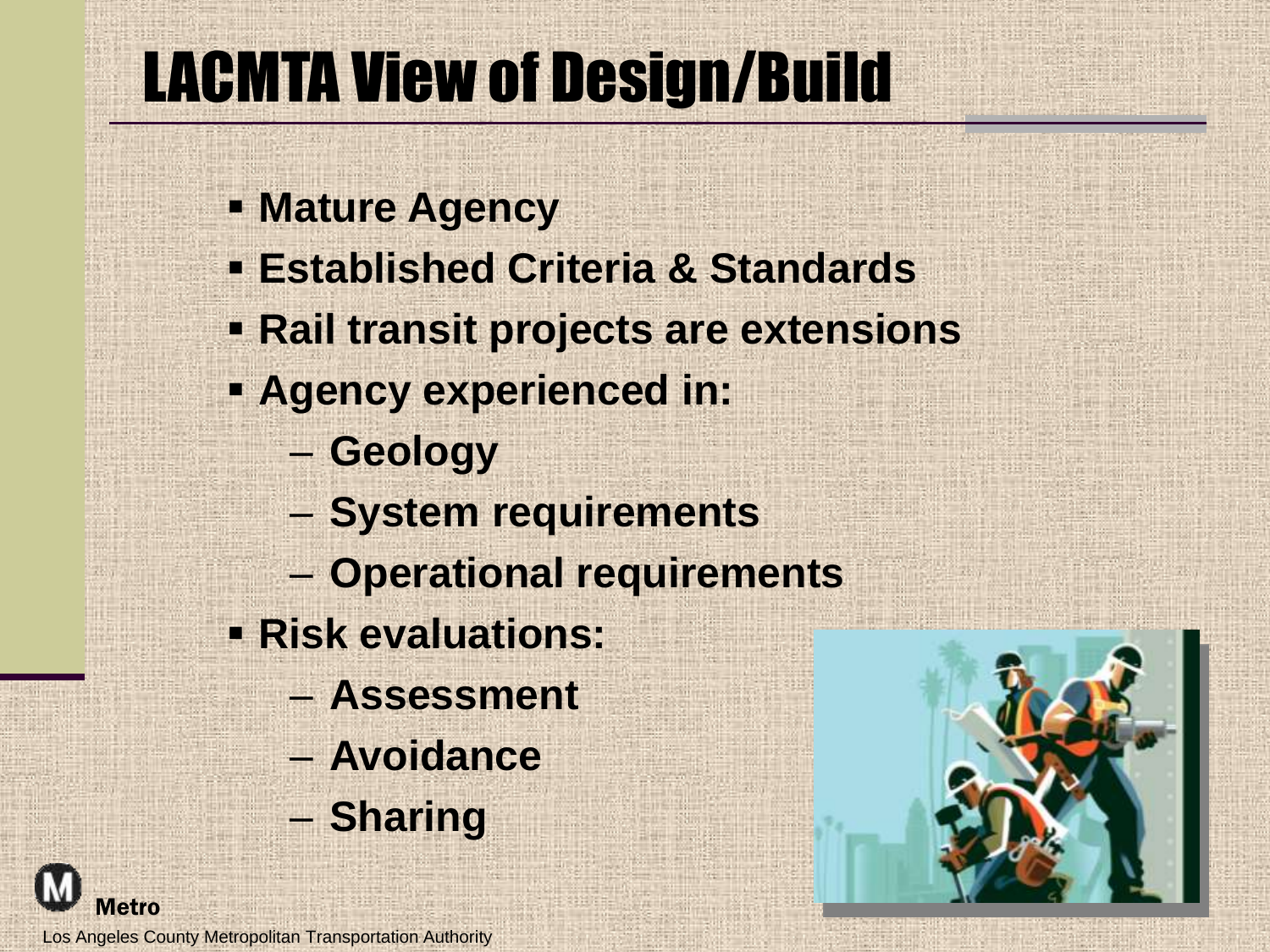#### DB Contracts – Lessons Learned

- **People**
- **Project Management Approach and Agency Organization**
- **Budget**
- **Intergovernmental and Third Party Agreements**
- **Real Estate**

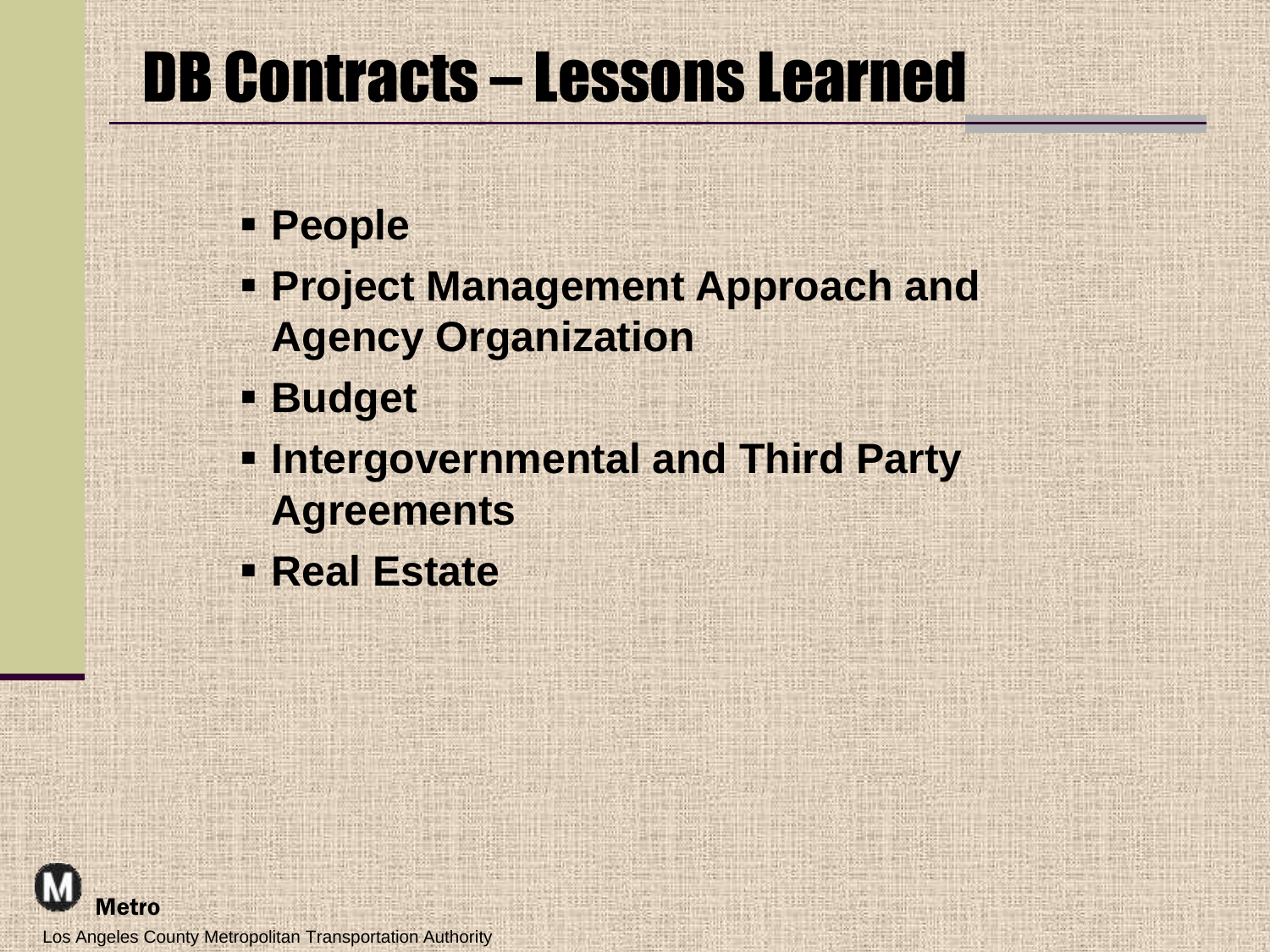#### DB Contracts – Lessons Learned

- **Utilities**
- **Geotechnical Issues**
- **Hazardous Materials**
- **Systems Engineering**
- **<u><b>Integrating and Commissioning</u>**</u>

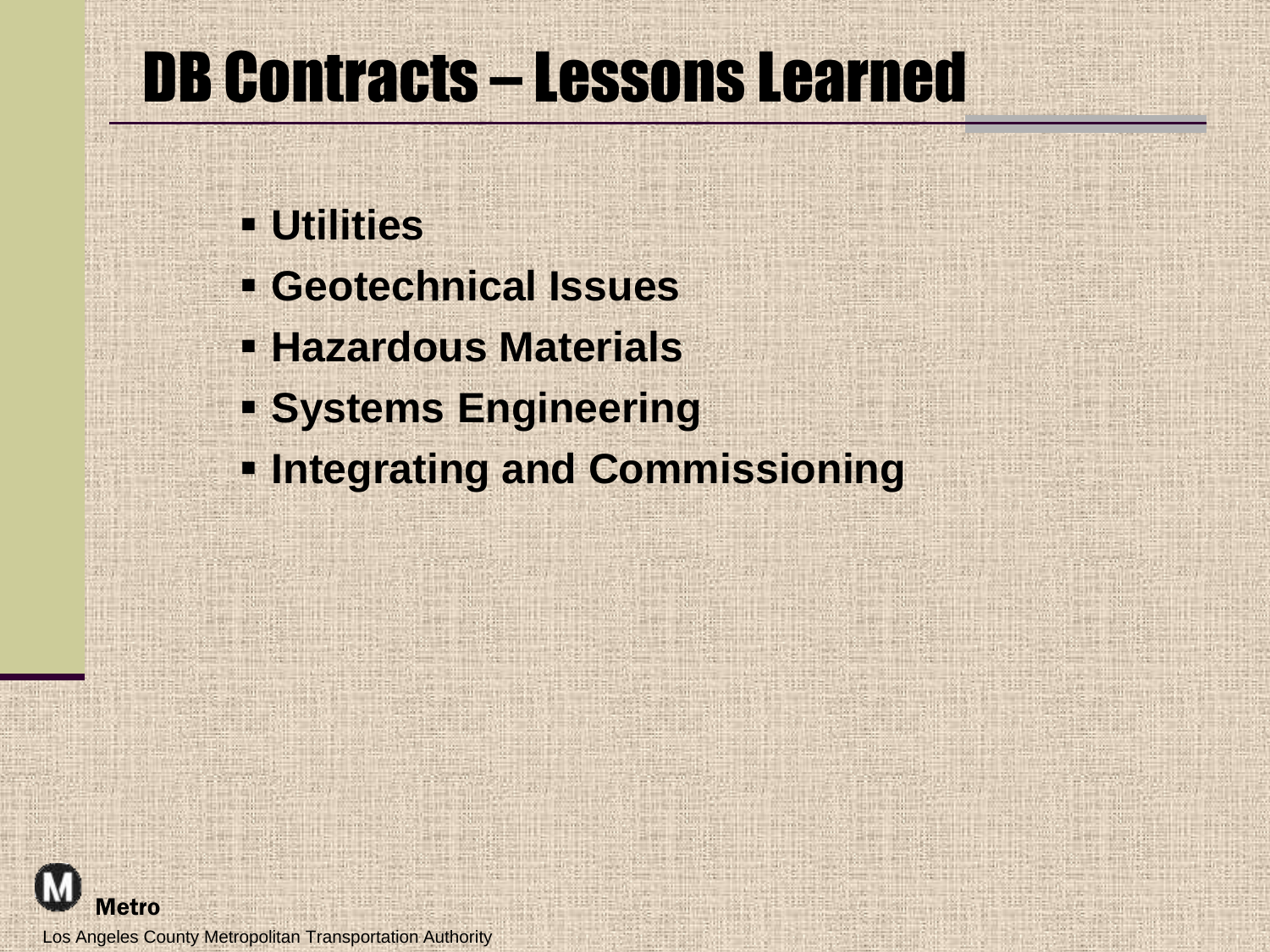### DB Contracts – Lessons Learned

- **Public Information**
- **Quality**
- **Procurement**
- **Processes**
- **Specifications**

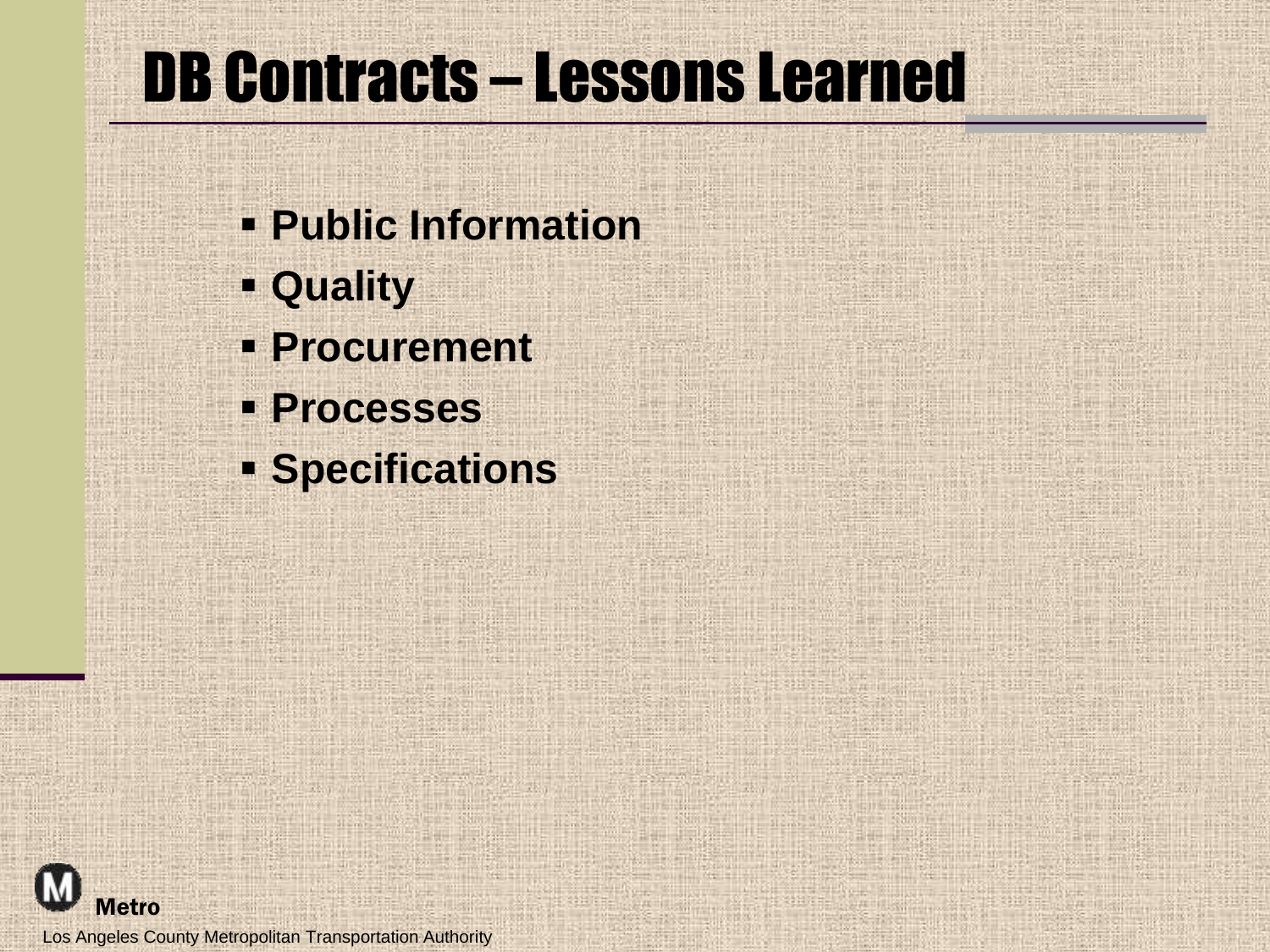### Schedule of Major Transit Capital Projects



Los Angeles County Metropolitan Transportation Authority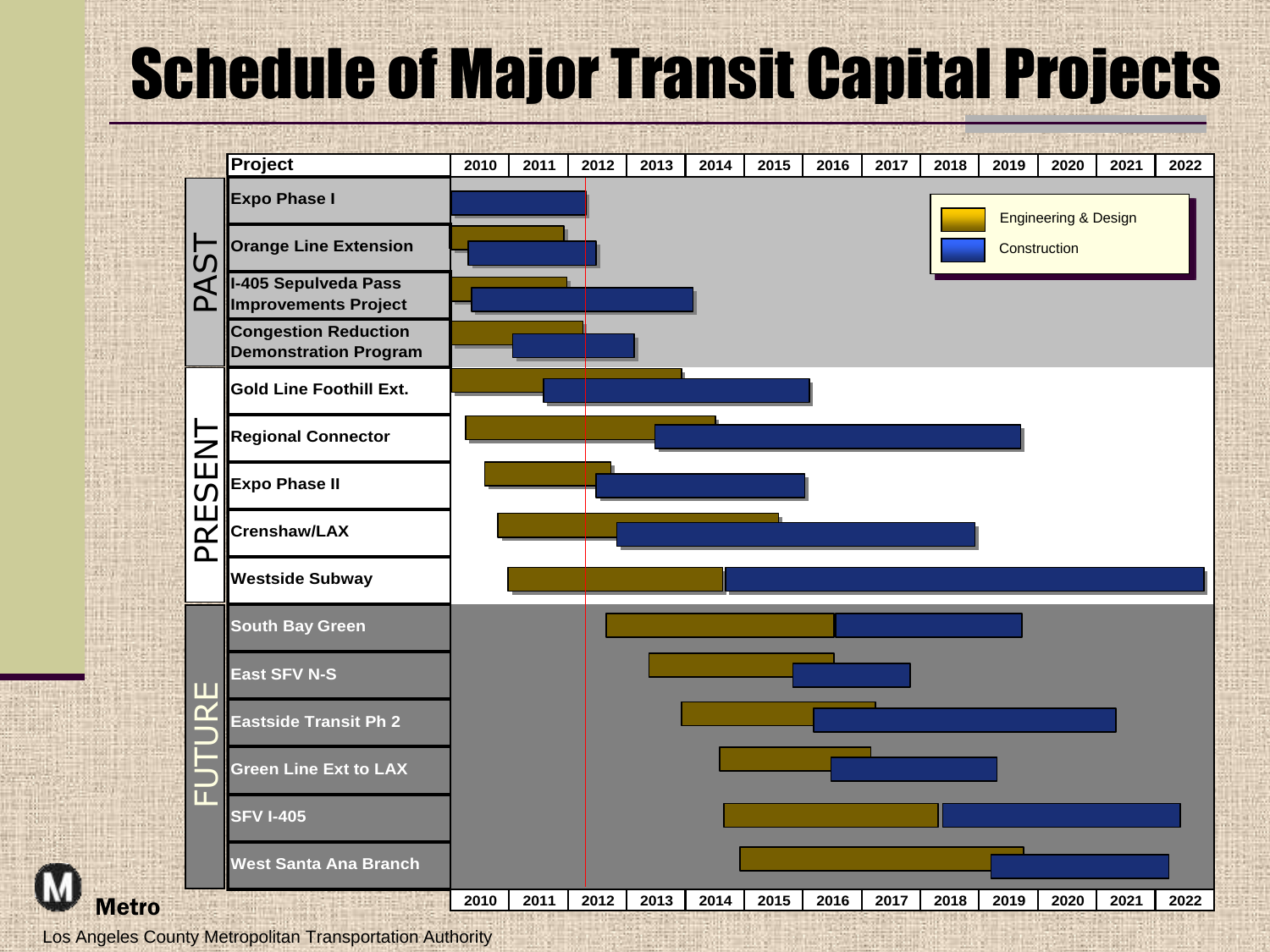#### Transit Projects